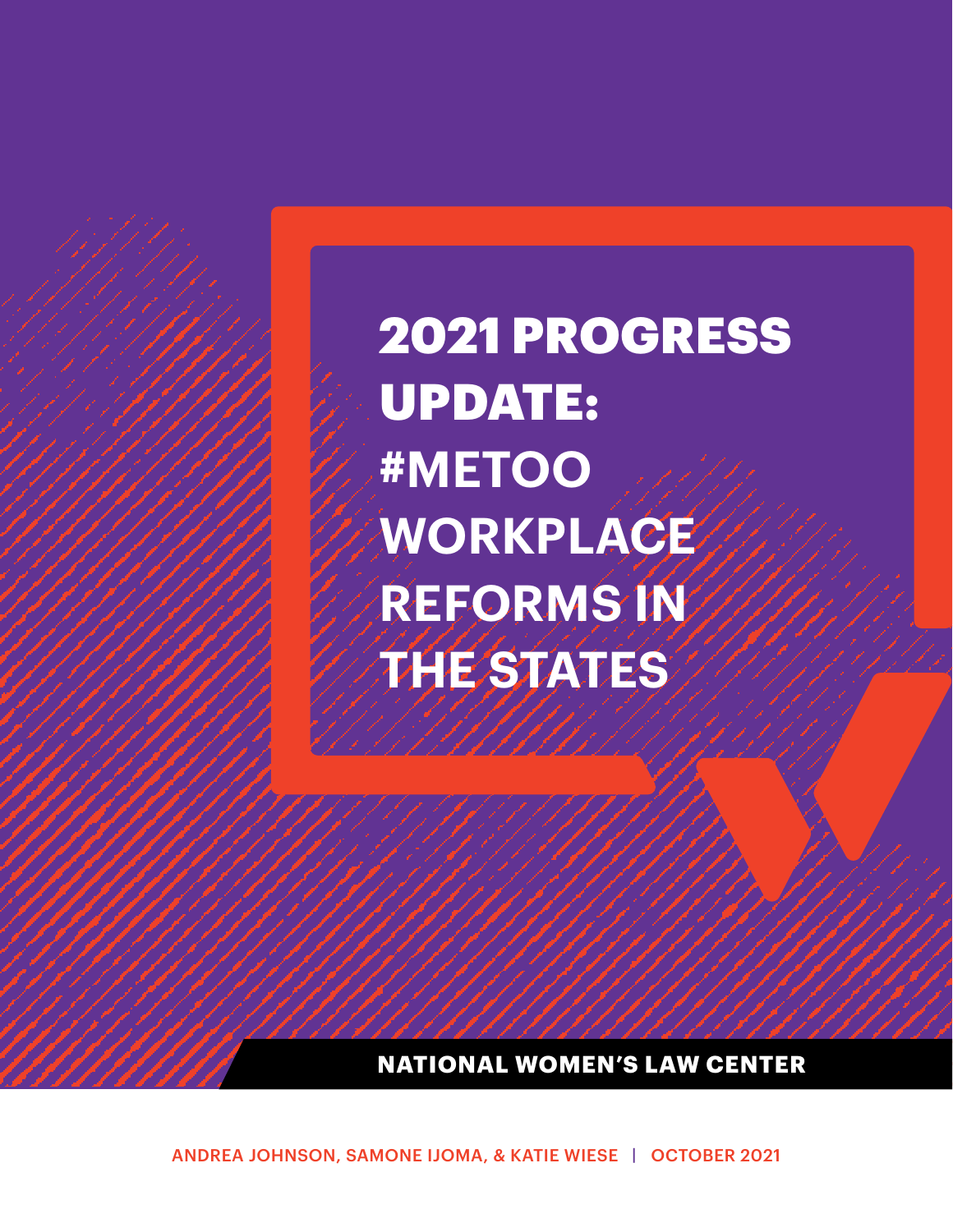**NATIONAL WOMEN'S LAW CENTER** Justice for Her. Justice for All.

OCTOBER 2021 | #METOO

# **INTRODUCTION**

Four years after #MeToo went viral, legislators across the country are still advancing substantive policy change to address harassment in the workplace. Though many states' legislative sessions looked drastically different this year—with legislators meeting and hearing testimony virtually in the wake of the COVID-19 pandemic—community members and state legislators remained interested and enthusiastic about strengthening workplace protections against sex-based harassment and other forms of workplace harassment.

And in many ways, the COVID-19 pandemic and the resulting economic recession have underscored the need for robust workplace anti-discrimination and anti-harassment laws. At the height of the pandemic, workers were more desperate to keep a paycheck at any cost and less willing to report workplace abuses, increasing their vulnerability to harassment, discrimination, exploitation, abuse, and retaliation at work, because of massive unemployment and uncertainty about their chances of finding another job. As a result of the pandemic, the nation's workforce was also presented with unique health and safety concerns that seriously disadvantaged workers, particularly low-wage and front-line workers. A report exploring food service workers' experiences during the pandemic revealed that many of the workers surveyed reported being subjected to significantly more sexual harassment, which was compounded by having to ask customers to comply with COVID-19

safety protocols. A significant portion of sexualized customer comments detailed in the report included requests by male customers that female service workers remove their masks so that customers could judge their appearance to determine how much to tip them.<sup>1</sup>

Recognizing the need for stronger protections against harassment in every workplace and industry as a crucial part of the COVID-19 recovery efforts and beyond, legislators in states from **New Jersey**<sup>2</sup> to **Georgia**<sup>3</sup> to **Colorado**4 introduced legislation to modernize harassment law and strengthen much needed protections for workers. Some legislatures, such as in **Maryland**5 and **Virginia**, 6 tackled the "severe or pervasive" standard7 established by federal courts for determining whether conduct constitutes harassment. That standard has been interpreted in unduly restrictive ways, placing an unreasonably high burden on survivors who have experienced harassment at work. Other states addressed issues such as the ensuring employees working for small employers have legal protection against harassment and extending workplace protections to domestic workers, who have traditionally been excluded from laws prohibiting discrimination, including harassment. Underlying all these reforms is the understanding that state legislatures must address fundamental barriers to justice for survivors of harassment, and that societal attitudes regarding sexual harassment and associated norms have changed since October 2017, when #MeToo went viral. What was once acceptable conduct at work is no longer acceptable, and some states are ensuring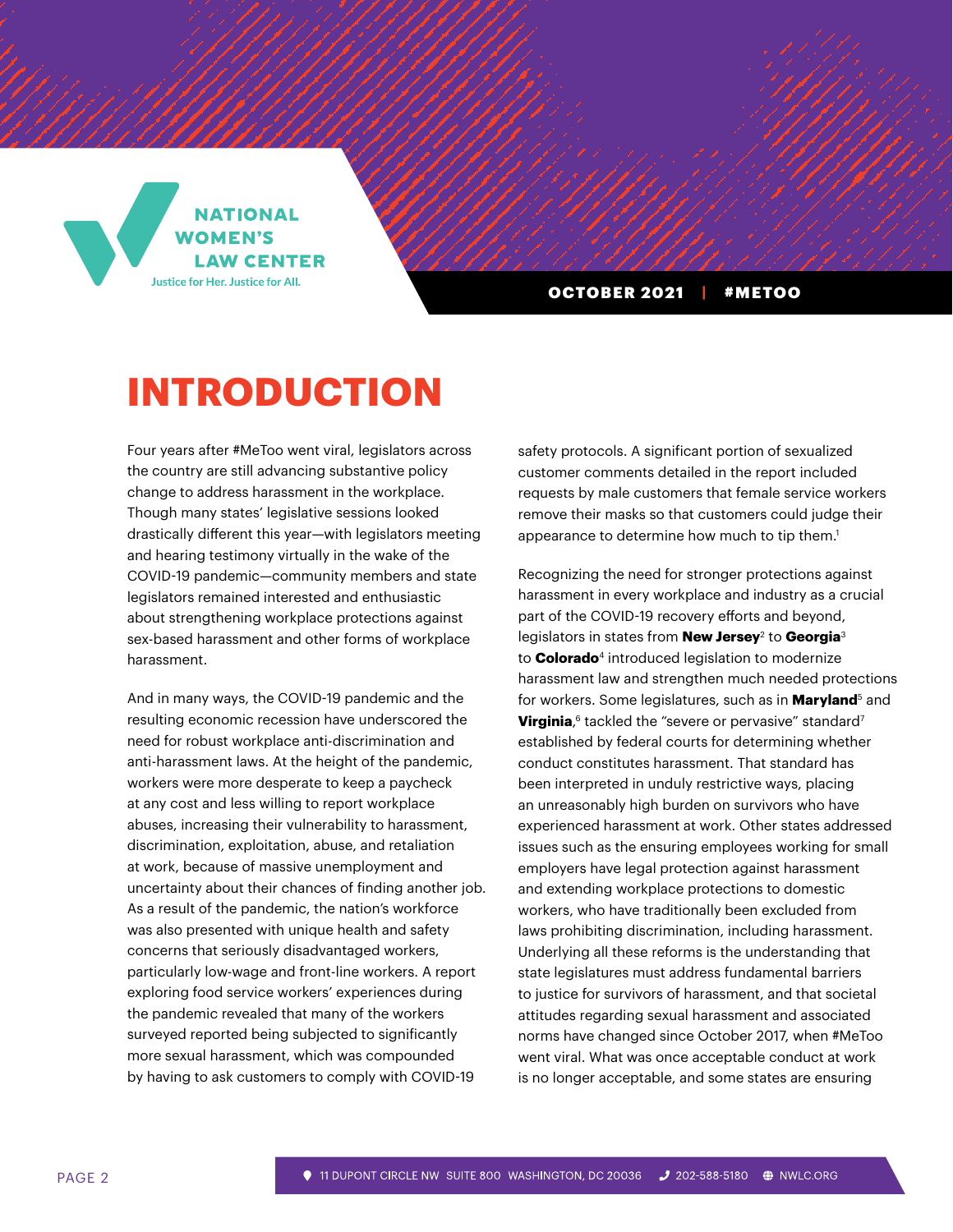that their laws finally match what most people now understand to be harassing conduct.

This session, state legislators introduced **more than 115 bills** targeted at strengthening protections against workplace harassment, and **five states** enacted new or expanded protections. For example, **Texas** enacted legislation **extending the statute of limitations** for filing a harassment claim and **covering more employees**. **Two states** passed legislation **limiting the use of abusive nondisclosure agreements (NDAs)**  in settlement and employment contracts. **New York** continued to lead state efforts to modernize harassment law, introducing a slate of legislation that would expand existing protections by banning "no-rehire" provisions in workplace settlement agreements and extending the statute of limitations from two years to six years in employment discrimination and harassment suits.<sup>8</sup>

Following *Bostock v. Clayton County, Georgia,*9 the 2020 Supreme Court decision clarifying that Title VII's prohibition on sex discrimination prohibits discrimination based on sexual orientation and gender identity, some state legislatures followed suit by adding language in their state anti-discrimination laws to clarify that sex-based discrimination includes sexual orientation and gender identity. In **Colorado**, for example, the legislature included discrimination based on "gender expression" in addition to sexual orientation and gender identity.

In **Ohio**, on the other hand, protections for workers *were actually rolled back*, signaling that there is not only still more work to be done to strengthen and expand harassment laws, there is still a need to defend the protections for working people that have previously been won, especially as corporate interests seek to evade accountability for harassment and other forms of discrimination in the workplace.

Despite the challenges in **Ohio**, several more states took crucial steps to address workplace harassment. While only a fraction of the introduced bills were ultimately enacted, ongoing engagement around the issue itself signals real progress. This supplemental report provides an overview of the progress that has been made in advancing workplace harassment reforms since the [2020 Progress Update](https://nwlc.org/wp-content/uploads/2020/09/v1_2020_nwlc2020States_Report.pdf) in September 2020.10

### **REFORMS POST-BOSTOCK:**

Though the Supreme Court's landmark decision in *Bostock* makes clear that sex discrimination includes sexual orientation and gender identity discrimination, some states have passed their own laws adding sexual orientation, gender identity, and gender expression as protected categories entitled to workplace protections against discrimination, including harassment.

**Colorado** enacted legislation amending the definition of sexual orientation and adding "gender identity" and "gender expression" as protected classes under numerous state anti-discrimination statutes, including employment laws.<sup>11</sup>

### **WHAT HAPPENED IN OHIO?**

**Ohio** shortened the statute of limitations for filing a workplace discrimination claim from six years to two years and limited employer liability for hostile work environment claims. In addition, Ohio added language requiring the exhaustion of administrative remedies at the Ohio Civil Rights Commission prior to commencing a lawsuit; removing personal liability for managers and supervisors; providing an affirmative defense to harassment claims for employers that take appropriate action to prevent and promptly correct harassing behavior in the workplace; and modifying the process of filing and bringing an age discrimination action.12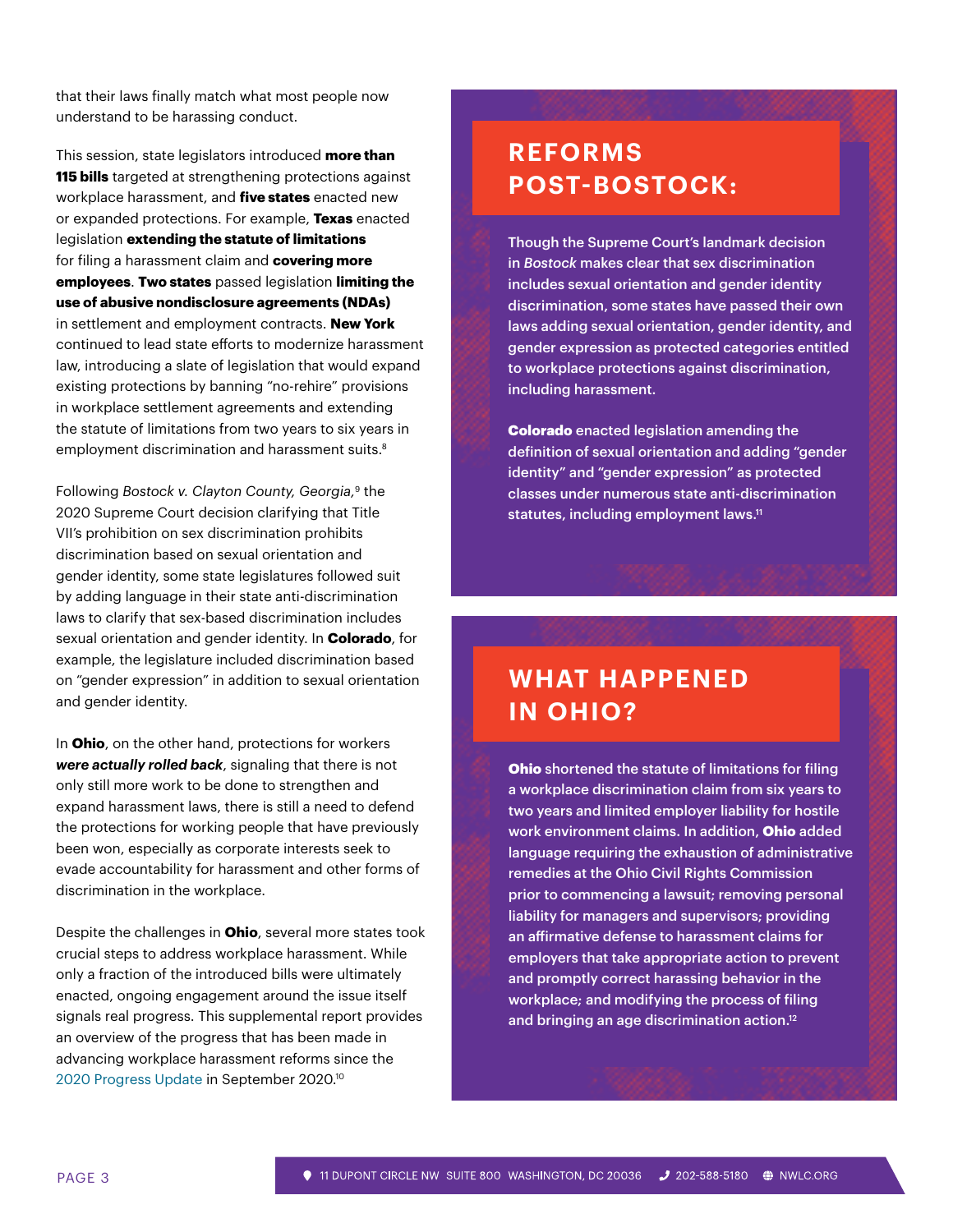# **WORKPLACE POLICY**  ADVANCEMENTS **FROM THE 2021 SESSION**

### ENSURING **ALL WORKING PEOPLE ARE COVERED BY HARASSMENT PROTECTIONS**

**PROTECTING MORE WORKERS:** *Legal protections against harassment extend only to "employees" in most states and under federal law, leaving many people unprotected. States have been working to extend protections against harassment and discrimination to independent contractors, interns, and volunteers.* 

**VIRGINIA** enacted legislation to protect domestic workers from harassment and other forms of discrimination<sup>13</sup>

**COVERING MORE EMPLOYERS:** *In many states, harassment laws do not cover smaller employers, and federal law does not reach employers with fewer than 15 employees. Since October 2017, states have been working to extend antiharassment protections to all employers, regardless of size, and the following states passed legislation on this issue in 2021.*

**TEXAS** enacted legislation extending protections against sexual harassment to all employees, regardless of the size of the employer's business. Previously, Texas sexual harassment law only covered government employers and private employers with 15 or more employees.14

## RESTORING **WORKER POWER AND INCREASING EMPLOYER TRANSPARENCY AND ACCOUNTABILITY**

#### **LIMITING NONDISCLOSURE AGREEMENTS (NDAS):** *NDAs*

*can silence individuals who have experienced harassment and empower employers to hide ongoing harassment, rather than undertake the changes needed to end it. Some employers require employees to enter into NDAs when they start a job that prevent them from speaking up about harassment or discrimination. Other times, NDAs are imposed as part of a settlement of a claim. States have been working to limit employer power to impose NDAs in both contexts while still supporting survivors who may want an assurance of confidentiality. The effectiveness of states' different policy approaches remains to be seen, but in California, at least, several employee rights attorneys report initial positive impacts.* 

**CALIFORNIA** passed the Silenced No More Act, which clarifies that employers may not use nondisparagement agreements or nondisclosure agreements to prevent an employee from discussing factual information related to a claim for workplace harassment or discrimination, whether or not the harassment or discrimination is based on sex.15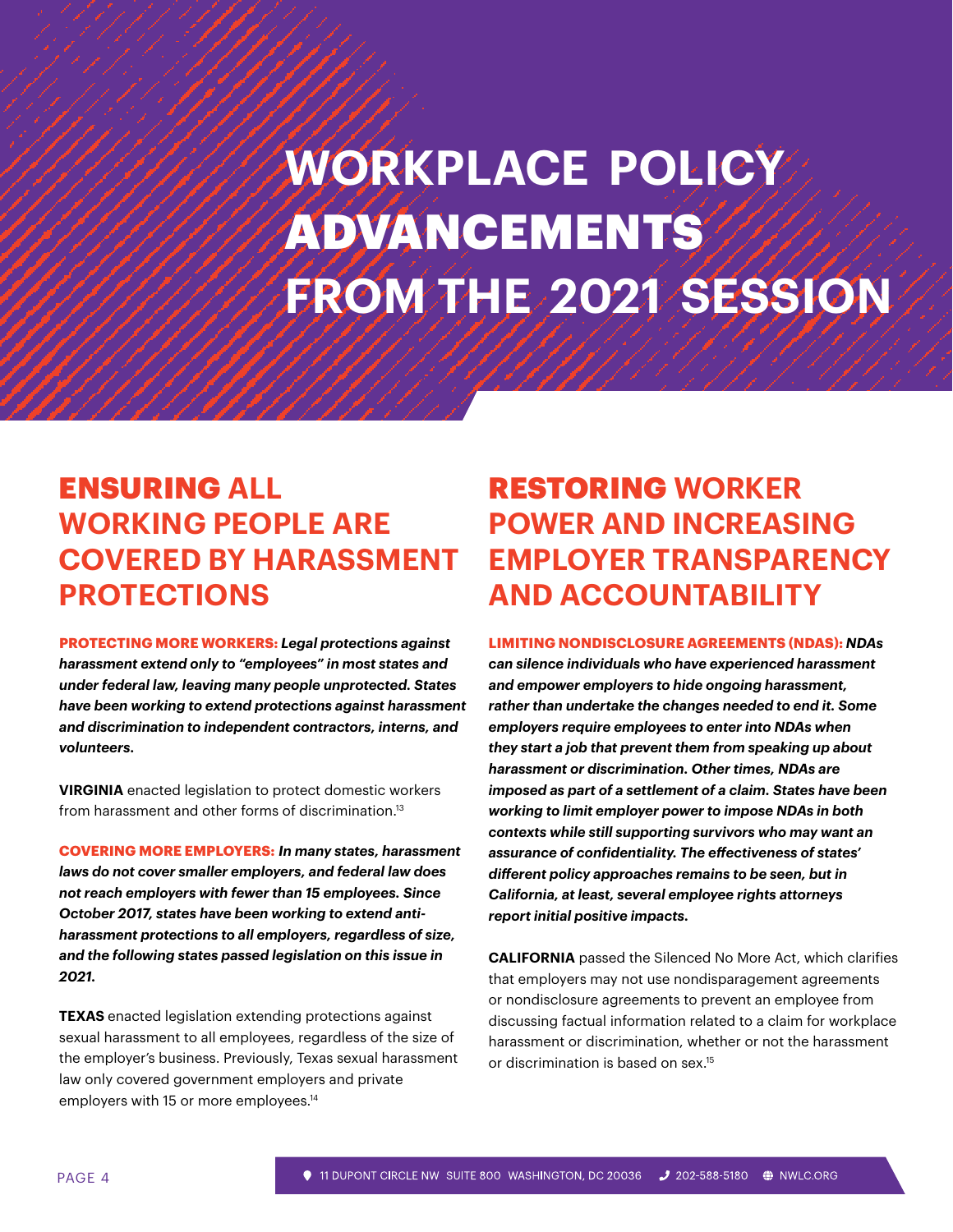**NEVADA** limited employers' use of NDAs by enacting legislation to render both contract and settlement provisions void and unenforceable if the provision restricts a party from testifying at a judicial or administrative proceeding related to the other party's commission of a criminal offense, sexual harassment, discrimination, or related retaliation.<sup>16</sup>

#### **PROTECTING THOSE WHO SPEAK UP FROM DEFAMATION**

**LAWSUITS:** *When survivors of workplace harassment and assault speak up, they are often not believed and face retaliation. Increasingly, defamation lawsuits have been weaponized by sexual harassers as a retaliatory tactic to silence survivors and others who speak up about harassment. Many states have "anti-SLAPP" (anti-Strategic Lawsuit Against Public Participation) laws to protect individuals who are "slapped" with a meritless defamation lawsuit seeking to silence their exercise of free speech and petition rights regarding matters of public interest. Even where anti-SLAPP laws do not specifically address harassment, such laws often prevent survivors from being penalized for speaking out.* 

**WASHINGTON** enacted the Uniform Public Expression Protection Act (UPEPA) to protect individuals from meritless defamation lawsuits. Washington previously had an anti-SLAPP law, but it was struck down by the state Supreme Court as unconstitutional in 2015.17 The UPEPA reinstated anti-SLAPP protections in the state, providing immunity from civil liability for individuals' communications during legal or other governmental proceedings; communications on an issue under consideration in legal or other governmental proceedings; or communications on issues of public concern. The new law also allows individuals to file a motion to dismiss the case and stay discovery and all other proceedings involving the complainant and responding party. Individuals who defeat a SLAPP lawsuit are entitled to reasonable attorneys' fees and litigation expenses.18

### EXPANDING **ACCESS TO JUSTICE**

**EXTENDING STATUTES OF LIMITATIONS:** *Short statutes of limitations can hamper the ability of individuals to bring harassment complaints, especially given the trauma of assault and other forms of harassment, which can impact the ability of individuals to take prompt legal action.*

**TEXAS** enacted legislation to extend the statute of limitations for filing workplace sexual harassment complaints with the Texas Workforce Commission from 180 days to 300 days after the alleged sexual harassment occurred.19

**NEVADA** enacted legislation to expand protections for employees who report workplace problems internally and to clarify that the filing of a complaint with the Nevada Equal Rights Commission or the Equal Employment Opportunity Commission tolls the limitations periods to bring a lawsuit under Title VII or state law.20

**CALIFORNIA** updated the Fair Employment and Housing Act (FEHA) to clarify that the time for filing a civil action for a violation of existing anti-discrimination laws is tolled while the Department of Fair Employment and Housing (DFEH) conducts its investigation. The statute of limitations is tolled until DFEH files a related lawsuit or one year after DFEH notifies the complainant that the department has declined to bring suit. The new law also tolls the statute of limitations to file a civil suit during mandatory or voluntary mediation.<sup>21</sup>

#### **EXPANDING LIABILITY FOR HARASSMENT:**

*Harassment is not limited to employees in supervisory positions. Co-workers, nonsupervisory employees, and even nonemployees can engage in harassing conduct in the workplace.* 

**TEXAS** expanded the definition of a covered "employer" to include any person or entity acting "directly in the interests of an employer in relation to an employee."<sup>22</sup> This change broadens who may be liable for harassment, which could potentially include supervisors, co-workers, and others acting on behalf of the employer.

## PROMOTING **PREVENTION STRATEGIES**

**REQUIRING ANTI-HARASSMENT TRAINING:** *Effective training, especially when tailored to the specific workplace and workforce, can reduce workplace harassment. One state passed legislation requiring training for employees.* 

**NEVADA** passed legislation requiring the state government to develop a policy requiring training for all state executive employees on sex and gender-based harassment. The sexual harassment policy must outline requirements for sex